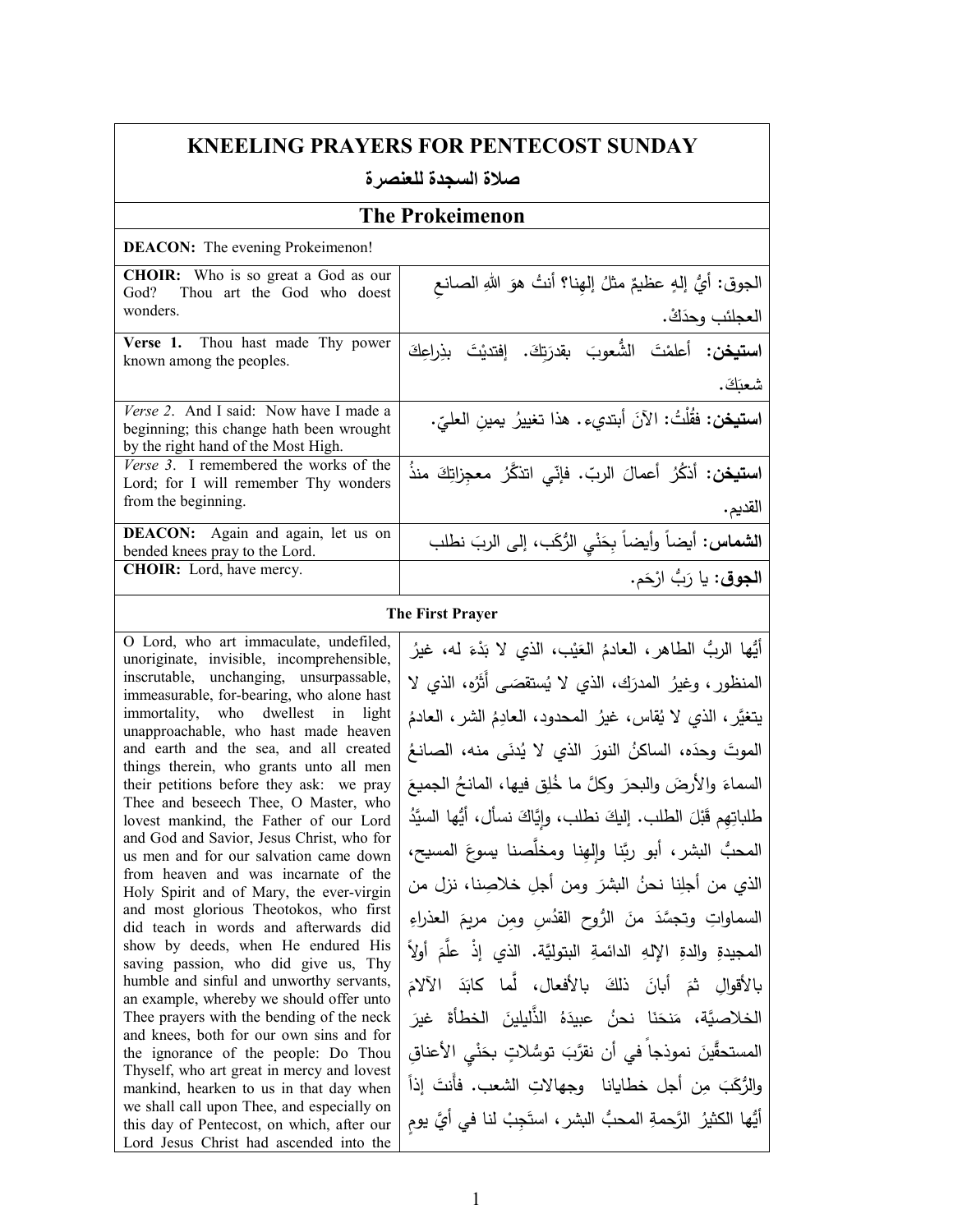heavens and had sat down at the right hand of Thee, the God and Father, He did send down upon His Holy Disciples and Apostles the Holy Spirit, which did also sit upon each of them, and they were all filled with His inexhaustible grace, and they spake with other tongues of Thy greatness, and they prophesied. Hearken, therefore, to us now who pray to Thee, and remember us, humble and condemned as we are, and turn again the captivity of our souls, Thou that hast Thine own compassion as intercessor for us. Receive us who fall down before Thee and cry: We have sinned. We have cleaved unto Thee from our birth, even from our mother's womb. Thou art our God, but since our days have passed in vanity, we have been stripped of Thine help, we have been deprived of every defense. But emboldened by Thy compassions, we call out: Remember not the sins of our youth and our ignorance and cleanse Thou us of our secret sins, cast us not away in time of old age; when our strength fails, forsake us not. Before we return to the earth, make us worthy to turn again unto Thee, and attend to us in favor and grace. Measure our transgressions according to Thy compassion, set the depth of Thy compassions against the multitude of our offenses. Look down from Thy holy heights, O Lord, upon Thy people here present who await of Thee rich mercy. Visit us in Thy goodness. Deliver us from the power of the devil. Make firm our lives with Thy holy and sacred laws. Entrust Thy people to a faithful guardian angel. Gather us all into Thy Kingdom. Grant pardon to those that hope in Thee. Forgive them and us our sins. Purify us by the operation of Thy Holy Spirit. Destroy the snares set for us by the enemy. <u>:</u> Blessed art Thou, O Lord, Master Almighty, who hast lightened the day with the light of the sun and hast illuminated the night with flashes of fire, who hast vouchsafed us to pass through the length of the day and to draw near to the beginning of the night; hearken to our prayer and to that of all Thy people. And having pardoned us all our voluntary and involuntary sins, receive our evening supplications; and send down the multitude of Thy mercy and compassions upon Thine inheritance. Wall us in with Thy holy angels. Arm us with the armor القدَّيسين، وسلَّحنْا بسلاحِ برَّك، وسيَّجْنا بحقَ۞ك ،

ندعوك، وخاصَّةً في هذا اليومِ الخَمْسيني، الذي فيهِ بعدَ صعودِ ۖ ربَّنا يسوعَ المسيحِ إلى السماواتِ وجلوسِهِ عن يمينِكِ، أَيُّها الإِلهُ الآب، أَرسَلَ الزُّوحَ القَدُسَ على تلاميذِهِ<br>\* الرُّسُلِ القدَّيسين، فاستقرَّ على كلَّ واحدٍ منهم، وامتلأوا جميعاً من نعمتِهِ الإلهيَّةِ التي لا تَفرَغ، وتكلَّموا بعظائمِكَ<br>-بألسُنٍ أخرى، وتبنَّأوا. فاستَجِبْ لنا الآنَ نحنُ المتضرَّعين إليك، واذكُرْنا نحنُ الذَّليلينَ المَدِنين، ورُدَّ سبيَ نفوسِنا،<br>. مُستشفعاً فينا بفعلِ حنُوَّكَ الخاص. إقبَلْنا نحنُ الجاثينَ<br>، لكَ والهاتفين: خَطِئنا. فإنَّنا إليكَ أُلقيِنا منَ الحشا، ومِن بطْنِ أمَّنا أنتَ إلهُنا. إلاَّ أنَّ أيَّامَنا قد فَنِيَتْ بالباطل، فتعرَّيْنَا مِن معونتِك، وعَدِمنا كلَّ جواب. لكنَّنا، لِثِقَتِنا برَأَفَاتِك، نصرخُ إليك: خطايا شبابِنا وجَهلِنا لا تَنكُرْ، ومِن خَفيَّاتِنا نقَّنا. لا ترفُضْنا في زمانِ الشيخوخة. وعندَ فناءِ قَوَّتِنا لا تتخلَّ عنَّا. وقَبْلَ أن نعودَ إلى الأرضِ، أهَّلْنا لأنْ<br>. نرجَعَ اليك. أُنظُر إلينا بإشفاقٍ وإِنعامٍ، وقابِلْ مآثِمَنَا برَأَفَاتِك، وتَغَاضَ عن كَثْرةَ زِلاَّتِنا بِلُجَّةِ تحنُّناتِك إطَّلع، يا ربُ، مِن علوَّ قُدْسِكَ على شعبِكَ الواقفِ حولَنا .<br>-والمنتظرِ رحمَتكَ الغنيَّة. إفتقِّننا بخيريَّتِك، ونجَّنا من حكومةِ الشيطان، واحفَظْ حياتَنا بشرائِعِكَ المقَّدسةِ الْجليلة. سَلَّمْ شعبَكَ إلى ملاكٍ حافظٍ أمين. إجمَعْنا كافَّةً في ملكوتِك. إمنحِ المتوكَّلينَ عليكَ غفراناً، واترُكْ لنا ولهم خطايانا، وطهَّرْنا بفعلِ روحِكَ القدُّوس، وأَزِل حِيَلَ العدوِ علینا. مبارَكٌ أنت، أيُّها السيَّدُ الضابط الكل، المنيرُ النهارَ بالنُّورِ الشمسي، والمُبهِجُ الليلَ يأشعَّةِ القمر . يا مَنْ أهَّلْتنا أن نقطعَ مسافةَ طولِ النهارِ وأن ندنوَ من مبادىءِ الليل، استمِعْ طلباتِنا نحنُ وجميعَ شعبك، واغفِرْ لنا جميعَنا خطايانا الطوعيَّةَ والكُرهيَّة. وتقبَّلْ ابتهالاتِنا المسائيَّة، وأرسِلْ كثرةَ رحمتِكَ ورَأْفَتِكَ على ميراثِك. أَحِطْنا بملائكتِكَ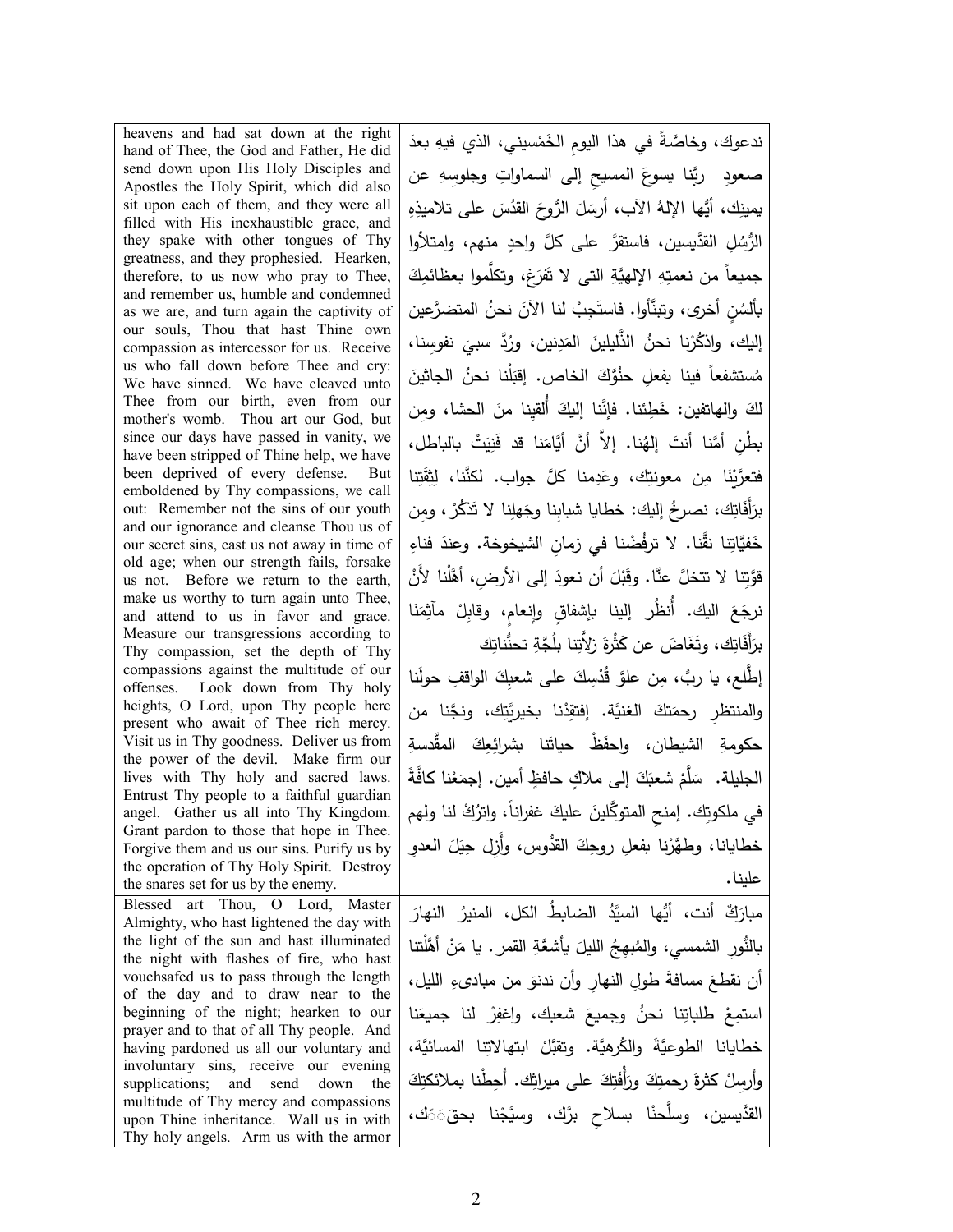| of Thy righteousness. Make a bulwark<br>about us with Thy truth. Guard us with<br>Thy power. Deliver us from every<br>oppression and every plot of the<br>adversary. Grant us also that the present<br>evening with the coming night and all the<br>days of our life may be perfect, holy,<br>peaceful, and sinless, without stumbling<br>blocks, without fantasy, through the<br>intercessions of the holy Theotokos and of | واحفَظْنا بقوَّتِكَ من كلَّنَ شدَّةٍ ومن كلَّ مؤامرةِ المُعانِد.<br>إمنَحْنا هذه العشيَّةَ الحاضرةَ مع الليلةِ المقبلة، وكلَّ أيَّام<br>حياتناِ، أن تكونَ كاملة مقدَّسةً سلاميَّةً لا خطيئةَ فيها ولا<br>شكَّ ولا تخيُّل، بشفاعاتِ القدَّيسةِ والدةِ الإلهِ وجميع<br>القدَّيسينَ الذينَ أرضَوْكَ منذُ الدَّهرِ . |
|------------------------------------------------------------------------------------------------------------------------------------------------------------------------------------------------------------------------------------------------------------------------------------------------------------------------------------------------------------------------------------------------------------------------------|------------------------------------------------------------------------------------------------------------------------------------------------------------------------------------------------------------------------------------------------------------------------------------------------------------------|
| all the saints, who have in all ages been<br>well-pleasing unto Thee.                                                                                                                                                                                                                                                                                                                                                        |                                                                                                                                                                                                                                                                                                                  |
| <b>DEACON:</b> Help us; save us; have mercy<br>on us; raise us up; and keep us, O God, by<br>Thy grace.                                                                                                                                                                                                                                                                                                                      | <b>الشماس:</b> أَعْضُدْ وَخَلِّصْ وارْحَمْ وأنهِضْنا واحفَظْنا يا اللهُ<br><u>بنِعْمَتِكَ.</u>                                                                                                                                                                                                                   |
| <b>DEACON:</b> Calling to remembrance our<br>all-holy, immaculate, most blessed and<br>glorious Lady the Theotokos and ever-<br>virgin Mary, with all the saints, let us<br>commend ourselves and each other and all                                                                                                                                                                                                         | <b>الشماس: بع</b> دَ ذِكْرِنا الكلِّيَةَ القداسةِ الطاهِرَةَ الفائِقَةَ<br>البركاتِ المجيدةَ، سيِّدَتَنا والِدةَ اﻹلهِ الدائِمَةَ البتوليَةِ مَرْيَمَ<br>معَ جميع القدِّيسين، لِنودِعْ أنفُسَنا وبعضُنا بعضاً وَكُلَّ                                                                                            |
| our life unto Christ our God.                                                                                                                                                                                                                                                                                                                                                                                                | حياتِنا لِلْمَسيحِ الإِله.                                                                                                                                                                                                                                                                                       |
| CHOIR: To Thee, O Lord.                                                                                                                                                                                                                                                                                                                                                                                                      | ا <b>لجوق :</b> لَكَ يا رَب.                                                                                                                                                                                                                                                                                     |
| <b>PRIEST:</b> For thine it is to have mercy on<br>us and to save us, O our God, and unto<br>thee we ascribe glory to the Father and to<br>the Son and to the Holy Spirit, now and<br>ever, and unto ages of ages.                                                                                                                                                                                                           | ا <b>لكاهن :</b> لأنَهُ ينْبّغي لَكَ كُلُّ تَمْجيدٍ وإِكْرامِ وسُجودٍ، أيها<br>الآبُ والابنُ والروحُ القدُسُ، الآنَ وكلَّ أوانِ، وإلى دهرِ<br>الداهرين .                                                                                                                                                         |
| CHOIR: Amen.                                                                                                                                                                                                                                                                                                                                                                                                                 | ا <b>لجوق :</b> آمين.                                                                                                                                                                                                                                                                                            |
| DEACON: Again and again, let us on<br>bended knees pray to the Lord.                                                                                                                                                                                                                                                                                                                                                         | ا <b>لشماس:</b> أيضاً وأيضاً بِحَنْيِ الرُّكَبِ، إلى الربَ نطلب                                                                                                                                                                                                                                                  |
| CHOIR: Lord, have mercy.                                                                                                                                                                                                                                                                                                                                                                                                     | ا <b>لجوق</b> : يا رَبُّ ارْحَم.                                                                                                                                                                                                                                                                                 |
|                                                                                                                                                                                                                                                                                                                                                                                                                              | <b>The Second Prayer</b>                                                                                                                                                                                                                                                                                         |
| O Lord Jesus Christ our God, who hast<br>given Thy peace to men, and, being<br>present still in this life, doth ever grant the<br>gift of the All-Holy Spirit to the faithful,                                                                                                                                                                                                                                               | أيُّها الربُّ يسوعُ المسيحُ إلهُنا، المانحُ البشرَ سلامَك،<br>والواهبُ المؤمنين، وأنتَ بعدُ معَنا في العالم، موهِبةَ                                                                                                                                                                                             |
| as an inheritance that cannot be taken<br>away, Thou didst send down today in a                                                                                                                                                                                                                                                                                                                                              | الرُّوحِ الكليَّ قدسُهُ ميراثاً لا يُنْتَزَعِ. يا مَنْ أَرسَلْتَ اليومِ،                                                                                                                                                                                                                                         |
| manner most clear, this grace upon Thy<br>holy Disciples and Apostles, and didst<br>open their lips with tongues of fire.<br>Through them every race of man hath                                                                                                                                                                                                                                                             | بوجهٍ أوضحَ هذهِ النَّعمةَ لتلاميذِكَ الرُّسلِ، ووضَعْتَ في<br>أفواهِهم وعلى شفاهِهم ألسِنةً ناريَّة، بها قَبلَ كلُّ الجنس                                                                                                                                                                                       |
| received, through the hearing of the ear,<br>the knowledge of God in our own<br>languages. We have been enlightened by                                                                                                                                                                                                                                                                                                       | البشريَّ معرِفةَ اللهِ، كلِّ بلغتِهِ الخاصَّةِ وبِسماعِ الأَذُن،<br>فاستَنَرْنَا بنورِ الرُّوحِ، وانعَتَّقْنَا مِنَ الضلالةِ كَمَنْ ينعتِقُ                                                                                                                                                                      |
| the light of the Spirit, and we have been<br>freed from delusion as from darkness, and                                                                                                                                                                                                                                                                                                                                       | منَ الظلام، وبتوزيع الألسِنةِ الناريَّةِ المحسوسةِ وفِعْلِها                                                                                                                                                                                                                                                     |
| through the distribution of the perceptible<br>tongues of fire and the wondrous<br>operation of the same, we have been                                                                                                                                                                                                                                                                                                       | الفائق الطبيعة، تتلمَذْنا بالإيمان بك، وتكلَّمنا في لاهوتك،                                                                                                                                                                                                                                                      |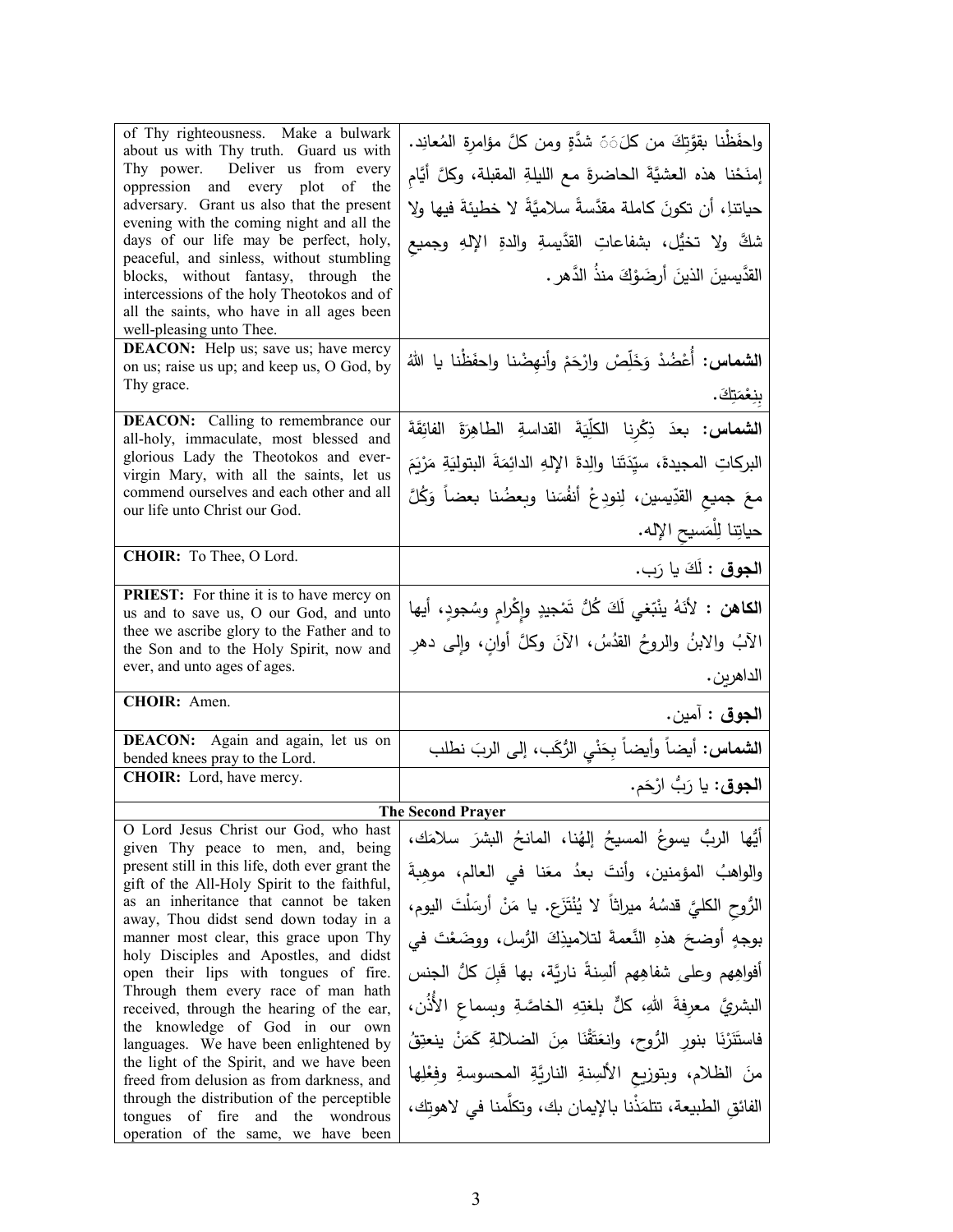taught the faith that is in Thee, and we have been illumined so as to praise Thee with the Father and the Holy Spirit, one Godhead and Power and Authority. For Thou art the Brightness of the Father, the express image, inalterable and immovable, of His essence and nature, the Fountain of wisdom and grace. Open Thou also the lips of me, the sinner, and teach me how I ought and for what I must pray. For Thou knowest the multitude of my sins, but Thy compassion shall overcome the enormity thereof. For lo, in fear I stand before Thee; into the sea of Thy mercy have I cast the desperation of my soul. Govern my life, Thou that governs all creation with Thy word and with the unutterable power of Thy wisdom, O tranquil Haven of the storm-tossed, and make known to me the way wherein I should walk. Grant to my reasoning the Spirit of Thy fear, and renew a right Spirit within me. And with Thy governing Spirit, establish my faltering mind that, being guided every day by Thy good Spirit toward what is useful, I may be vouchsafed to keep Thy commandments and always to remember Thy glorious coming-again, which shall search out our deeds. Despise me not, lest I be deceived by the corrupting pleasures of the world, but enable me to yearn for the enjoyment of the treasures of that to come. For Thou hast said, O Master, that whatsoever may be asked in Thy name shall be freely received from Thy coeternal God and Father. I, the sinner, therefore, at the descent of Thy Holy Spirit, do supplicate Thy goodness: Do Thou render unto me whatsoever I have asked unto salvation. Yea, O Lord, the good and abundant Giver of every benefit, for Thou art He that granteth most abundantly that which we ask. Thou art He that sinlessly became the compassionate, merciful partaker of our flesh and, to those that bend their knees before Thee, dost Thou graciously bend down and become the propitiation of our sins. Grant then, O Lord, Thy compassions to Thy people. Hearken to us from Thy holy heaven. Sanctify them by the power of Thy saving right hand. Shelter them with the shelter of Thy wings. Despise not the works of Thy hands. Against Thee only do we sin, but Thee alone do we also adore. We know not how to worship a strange god, nor how

ٌ ٌ واحدة ٌ َّ وقوة ُ ٌ س لاهوت واحد َ ِ الآب ُّ والر ِوح القد َ مع َّ �أنك وسلطانٌ واحد. فأنتَ إذا، يا ضياءَ الأب، والصورةَ الثابتةُ وغيرَ المتبدَّلة لجوهرهِ وطبيعتِه، يا ينبوعَ الخلاص والنعمة، إفتَحْ شفتيَّ، أنا الخاطيءَ، وعلَّمْني كيفَ ينبغي ومِنْ أجلِ مَنْ يجبُ أن أصلَّيَ، لأنَّكَ أنتَ العالِمُ بكَثْرةِ خطاياي. لكنَّ تحننكَ يغلِبُ كثرَتَها. فهائنذا ماثلٌ أمامَكَ<br>-بخوفٍ طارحاً يأسَ نفسي في لجَّةِ رحمتِك، فدبَّرْ حياتي، يا مدبَّراً كلَ6َ الخليقةِ بكلمتِهِ وقوَّةِ حكمتِهِ التي لا توصَف، ويا أيُّها الميناءُ الهاد*ى*ءُ للمُمْتَحَنِينَ، وعرَّفْني ْ الطريق التـى أسلُكُ فيها، وامنَحْ أفكاري روحَ حكمتِكَ واهباً جَهْلي روحَ فَهْمِك. وظلَّلْ أعمالي بروحِ مخافتِكَ، وروحاً مستقيماً جدَّدْ في أحشائي، وبروحِ رئاسيَّ شدَّدْ ذهني الزَّالق، لكي أَوْهَّلَ في كلَّ يومٍ لأَنْ أعملَ وصـاياك، مَقُوداً بروحِكَ الصالحِ نحو الموافقِ وأَنا ذاكرٌ حضورَكِ الممجَّدَ الفاحصَ أفعالَنا. ولا تترُكْني أنْ أنخدِعَ بمُغربِاتِ هذا العالم المُفسِدة، بَلْ قوَّني في أَنْ أهو*ى* التمتُّع بالكنوزِ الآتية. لأَنَّكَ أَنتَ قَلت، أَيُّها السيَّد، إنَّ كلَّ ما يطلبُه أحدٌ باسمِك، ينالُهُ بـلا مانـعٍ مِنْ قِبَل اللهِ الآبِ الممساوي لكَ في الأزليَّة. فلأجلِ هذا أتضرَّع، أنا الخاطيءَ إلى حملاحِكَ في حلولِ روحِكَ القدُّوس، أَنْ تَهبَني كلَّ مل طلبتُهُ للخلاص. نعم، أيُّها الربُّ المعطي الصالح، المانحُ كلَّ إحسان بغنيً، لأنَّكَ أنتَ الواهبُ لنا أكثرَ ممَّا نطلب.<br>-أنتَ الشفوقُ الرحيمُ الصائرُ شريكاً لجسدِنا بلا خطيئة،<br>-والمتطلَّعُ ياشفاقٍ على الذينَ يَحْنونَ لكَ رُكَبَهُم، صائراً  $\zeta$ غفراناً لخطايانا. إمنَح، يا ربٌ، شعبَكَ رَأَفَاتِكَ و استَمِعْ لنا من سماءِ قُدْسِك. قدَّسْهم بقوَّةِ خلاص ِ يمينِك. أستُرهُم .<br>-بسِترِ جَناحَيْك. ولا تُعْرِضْ عن أعمالِ يدَيْك. فإنَّنا عليكَ ْ وحدَكَ نُخطِيء، لكنَّنا إيَّاكَ وحدَكَ أيضاً نعبُد، ولا نعرِفُ أن نسجُدَ لإلهٍ غريب، ولا أن نمدَّ أيدينا إلى إلهِ آخرَ سواك، أيُّها السيَّد. فاترُكْ لنا زلاَّتِنا، وبِقَبولِكَ ابتهالاتِنا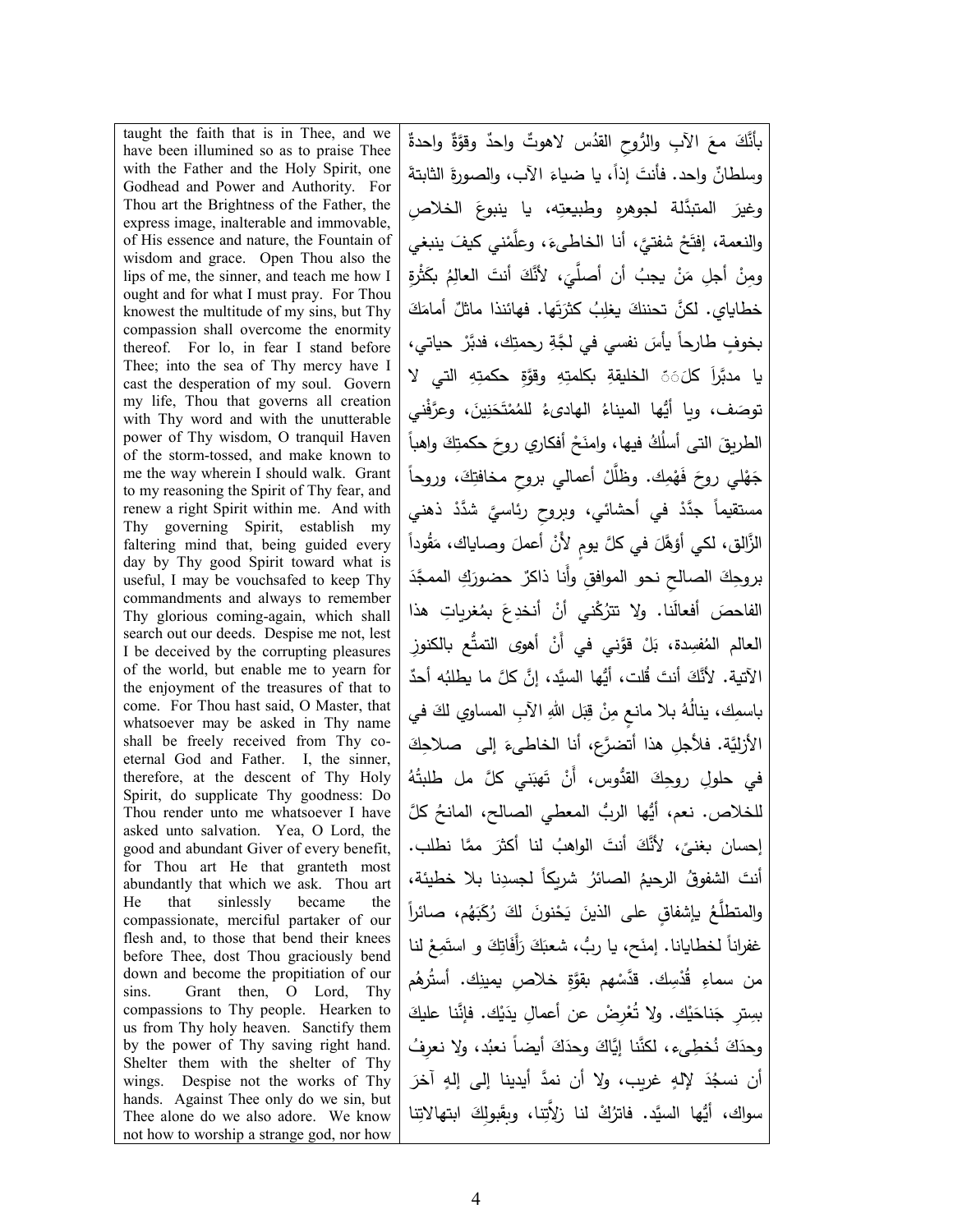| to stretch forth our hands to any other god,<br>O Master. Forgive us our offenses, and   | جاثين، أُمدُدْ يدَ مَعونةٍ لنا جميعاً. واقبَلْ صلاتَنا كافةً،                |
|------------------------------------------------------------------------------------------|------------------------------------------------------------------------------|
| accept our prayers with the bending of our<br>knees; extend to us all the hand of Thine  | كالبخُورِ المقبولِ الصاعدِ أمامَ مُلكِكَ الفائقِ الصلاحِ.                    |
| aid, and receive the prayer of all as<br>acceptable incense, rising before Thy           | يا ربُّ، يا رب، يا مَنْ أنقَذَنا مِنْ كلَّ سهم شيطانيَّ موجَّهٍ              |
| most-good Kingdom.                                                                       | إلينا في النهار ، نَجَّنا أيضاً مِن كلَّ عائقٍ قد يَسري في                   |
| O Lord, Lord, who delivers us from every<br>arrow that flieth by day, deliver us also    | ٱلدُّجَى، واقبَلْ رفعَ أيدينا ذبيحةً مسائيَّة. وأهَّلنْا لأَنْ نجوزَ         |
| from everything that walketh in darkness.                                                | مساَفةَ الليلِ بلا عيبٍ، مِن غير أَنْ تَنالَنا المَسَاوِىء.                  |
| Receive the lifting up of our hands as an<br>evening sacrifice. Vouchsafe us also to     |                                                                              |
| pass without reproach the course of the<br>night untempted of evil things, and redeem    | وأَنقِذْنا من كلَّ اضطرابٍ وجزعٍ يَأْتِينا منَ الشيطان. هَبْ                 |
| us from every disturbance and dread that                                                 | نفوسَنا تخشُّعاً، وأفكارَنا اهتماماً للتأمُّلِ بدينونتِكَ العادلةِ           |
| cometh to us from the devil. Grant unto<br>our souls contrition and unto our thoughts    | المرهوبة. سمَّرْ أجسادَنا بمخافتِك. وأَمِتْ أعضائَنا التي                    |
| care concerning the trial of Thy fearful<br>and righteous judgment. Nail our flesh to    | على الأرض. لكي نستتيرَ في هُدوءِ النوم أيضاً بتأمُّلِ                        |
| the fear of Thee, and mortify our earthly                                                | أحكامِك. أبعِدْ عنَّا كلَّ تخيُّلٍ رَدِئٍ وشهوةٍ ضارَّة. وأنهِضْنا           |
| members, that, even in the quietness of<br>sleep, we may be illumined by the             | في وقتِ الصلاةِ ثابتينَ في الإيمانِ وناحجينَ في                              |
| contemplation of Thy<br>judgments.<br>Withdraw from us every unseemly fantasy            | وصاياك.                                                                      |
| and injurious desire. Raise us up at the<br>time of prayer confirmed in the faith and    |                                                                              |
| progressing in Thy commandments.                                                         |                                                                              |
| DEACON: Help us; save us; have mercy<br>on us; raise us up; and keep us, O God, by       | <b>الشماس:</b> أُعْضُدْ وَخَلِّصْ وارْحَمْ وأنهِضْنا واحفَظْنا يا اللهُ      |
| Thy grace.                                                                               |                                                                              |
|                                                                                          | بنِعْمَتِكَ.                                                                 |
| CHOIR: Lord, have mercy.                                                                 | ا <b>لجوق:</b> يا رَبُّ ارْحَم.                                              |
| <b>DEACON:</b> Calling to remembrance our                                                | ا <b>لشماس:</b> بعدَ ذِكْرِنا الكلِّيَةَ القداسةِ الطاهِرَةَ الفائِقَةَ      |
| all-holy, immaculate, most blessed and<br>glorious Lady the Theotokos and ever-          |                                                                              |
| virgin Mary, with all the saints, let us<br>commend ourselves and each other and all     | البركاتِ المجيدةَ، سيِّدَتَنا والِدةَ الإِلهِ الدائِمَةَ البتوليَةِ مَرْيَمَ |
| our life unto Christ our God.                                                            | معَ جميع القدِّيسين، لِنودِعْ أنفُسَنا وبِعضُنا بعضاً وَكُلَّ                |
|                                                                                          | حياتِنا لِلمَسيح الإِله.                                                     |
| CHOIR: To Thee, O Lord.                                                                  | ا <b>لجوق :</b> لَكَ يا رَب.                                                 |
| <b>PRIEST:</b> Through the favor and grace of<br>Thine only-begotten Son, with whom      | ا <b>لكاهن:</b> بمسرَّةٍ ونعمةِ ابنِكَ الوحيد، الذي أنتَ مباركٌ              |
| Thou art blessed, together with Thine all-                                               | معَه، معَ روحِكَ الكلَّ قدسُهُ الصالح والمحيي، الآنَ وكلَّ                   |
| holy and good and life-giving Spirit, now<br>and ever, and unto ages of ages.            | أُوانِ وَإِلَى دهرِ الدَّاهرينِ.                                             |
| CHOIR: Amen.                                                                             | ا <b>لجوق</b> : آمين                                                         |
| <b>DEACON:</b><br>Again and again, let us on<br>bended knees pray to the Lord.           | ا <b>لشماس</b> : أيضاً وأيضاً بِحَنْيِ الرُّكَبِ، إلى الربَ نطلب             |
| <b>CHOIR:</b> Lord, have mercy.                                                          | ا <b>لجوق</b> : يا رَبُّ ارْحَم.                                             |
|                                                                                          | <b>The Third Prayer</b>                                                      |
| O ever-flowing Fountain of life and light,<br>creative Power co-eternal with the Father; | ايُّها المسيحُ إلهُنا،العينُ الدائمُ جريانُها، المُحيية، المنيرة،            |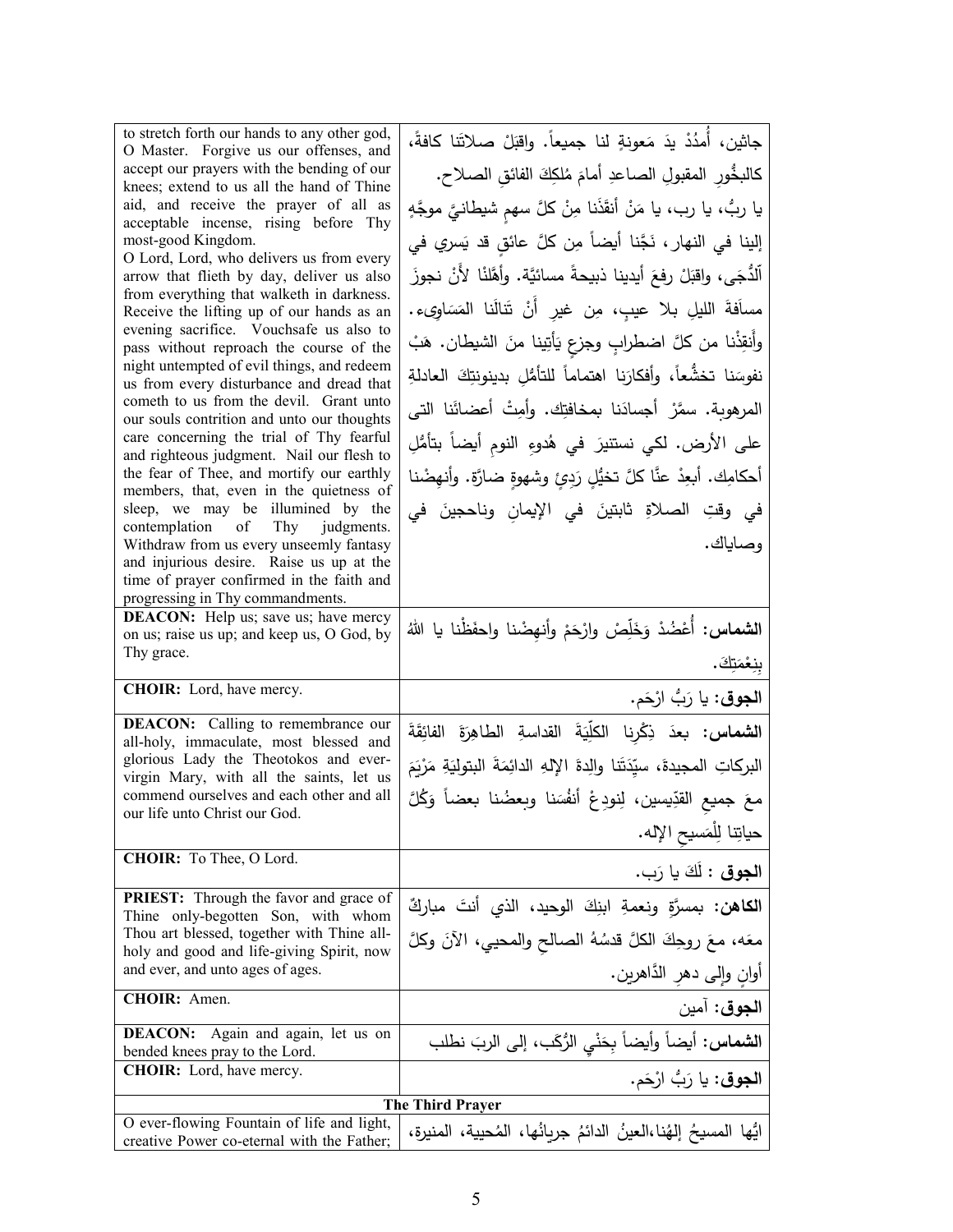who hast most excellently fulfilled the whole dispensation of the salvation of mortals, Christ our God, who didst burst the indestructible bonds of death and the bolts of Hades and hast trampled down the multitude of evil spirits; who didst offer Thyself as a blameless victim, giving Thine immaculate body as a sacrifice, unblemished and inviolate of all sin and, through that dread and indescribable act of sacrifice, bestowed eternal life upon us; who didst descend into Hades and break down its eternal bars, showing forth the way up to those who sat in the lower world; who with allurements of Divine wisdom, didst entice the author of evil, the dragon of the abyss, and with cords of gloom didst bind him in Hades in unquenchable fire, and Thou didst confine him in outer darkness by Thine infinite might; Thou, who art the greatly glorified Wisdom of the Father, didst manifest Thyself as a great Helper to the oppressed and didst enlighten those that sat in darkness and in the shadow of death; Thou, Lord of eternal glory and beloved Son of the Father most high, Light everlasting of Light everlasting, Sun of righteousness: Hearken to us who pray unto Thee, and give rest to the souls of Thy servants, our fathers and brethren, who have fallen asleep before us, and our other kinsmen after the flesh, and all Thine own who are in the faith, of whom we now make memorial, for in Thee is the power over all, and in Thine hand Thou holdest all the ends of the earth. Almighty Master, God of the fathers and Lord of mercies, Maker of the race of mortals and immortals and of every nature of man, of that which is brought together and again put asunder, of life and of the end of life, of sojourning here and of translation there, who dost measure the years of life and set the times of death, who brings down to Hades and raises up, binding in infirmity and releasing unto power, dispensing present things according to need and ordering those to come as is expedient, quickening with the hope of resurrection those that are smitten with the sting of death. Thyself, O Master of all, God our Saviour, the Hope of all the ends of the earth and of those who are far off upon the sea, who, on this last and great and saving day of Pentecost, didst show forth to us the mystery of the Holy Trinity,

القوَّةُ الخالقةُ المساويةُ للآبِ في الأزليَّة، يا مَنْ لأجلِ<br>. خلاصِ البشرِ أكملَ كلَّ التدبيرِ بنوع فائقِ الجمال، وقَطَّعَ قيودَ الموتِ التي لاتَنْحلّ، وكسَّرَ أقفالَ الجحيم، ووطِّىءَ كثرةَ الأرواحِ الخبيثة. يا مَنْ قدَّمَ ذاتَهُ عنَّا ضحيَّةً لا عيبَ .<br>م فيها، إذ أعطانا جسدَهُ الطاهرَ الذي لمْ يُلامِسْ ولْم يباشِرْ خطيئة. ومَنَحَنا بهذهِ الخدمةِ المرهوبةِ الفائقةِ الوصفِ َ َ الأمخال َ ِ إلى الجح�م َّ وحطم َر ْ انحد َن ً َّ أبد�ة. �ا م ح�اة الدَّهريَّة، وأظهرَ مِصعَداً للجالسينَ أسفل، واِصطَادَ بطُعمِ الْحَكْمَةِ الإِلْهِيَّة التَّتَينَ السفليَّ رأْسَ الشر، وقيَّدَه بسلاسلِ القَتَام في جهنَّم، والنَّارِ التي لا تُطفأ، والظلمةِ القصوى وضبَطهُ ضَبْطاً مُحكَماً بقوَّتِه الفائقةِ الاقتدارِ . يا حكمةَ الآبِ العظيمَ الاسم، يا مَنْ ظهرَ مُعيناً عظيماً للذينَ في النوائبِ وأنارَ الجالسينَ في الظلمةِ وظلالِ الموت. أنتَ، يا ربَّ المجدِ الدائم، الابنَ الحبيبَ للآبِ العلي، النورَ الأزل*يَّ مِن* النُّورِ الأزلي، يا شمسَ البِرَّ ، استجبْ لنا نحنُ المتضرَّعينَ إليك، وأرِحْ نفوسَ عبيدِكَ السابقِ رقادُهم من أبائِنا وأخوتِنا، وسائرِ أقارِبِنا بالجسد، وجميع أبناءِ الإيمان، الذينَ نَصنعُ الآنَ تذكاراً لهم. لأنَّ فيكَ قوَّةَ الجميعِ وبِيدِكَ تَضبُطُ كلَّ أقطارِ الأرض. أيُّها السيَّدُ الضابطُ الكل، يا إلهَ الآباءِ وربَّ الرَّحمة. يا خالقَ كلَّ جنسٍ مائتٍ وغيرِ مائت، وكلَّ طبيعةٍ بشريَّةٍ ثابتةٍ ُنا ومنحلَّة. يا مَنْ بيدِهِ الحياةُ والموتُ، والعِيشةُ ههُ والانتقالُ إلى هناك، أيُّها المقَّدرُ الأزمنةَ للأحياء، والمحدَّدُ الأوقاتَ للموت،المُحدِرُ ۖ إلى الجحيمِ والمُصْعِدُ مِنه، الرَّابِطُ بِالضَّعفِ والحالُّ بِالقوَّةِ، السائِسُ الحاضراتِ كما ينبغي، والمدبَّرُ الآتياتِ كما يليق، المُحيي بآمالِ القيامةِ المجروحينَ بسَهْمِ الموت. أنت، يا سيَّدَ الكل، يا إلهَنا ومخلَّصَنَا، يا رجاءَ جميع أقاصي الأرضِ والذينَ<br>-في البحرِ بعيداً. يا مَنْ في هذا اليومِ الأخيرِ الخلاصي، يومِ العيدِ الخمسيني، أوضحَ لنا سرَّ الثالوثِ القدُّوسِ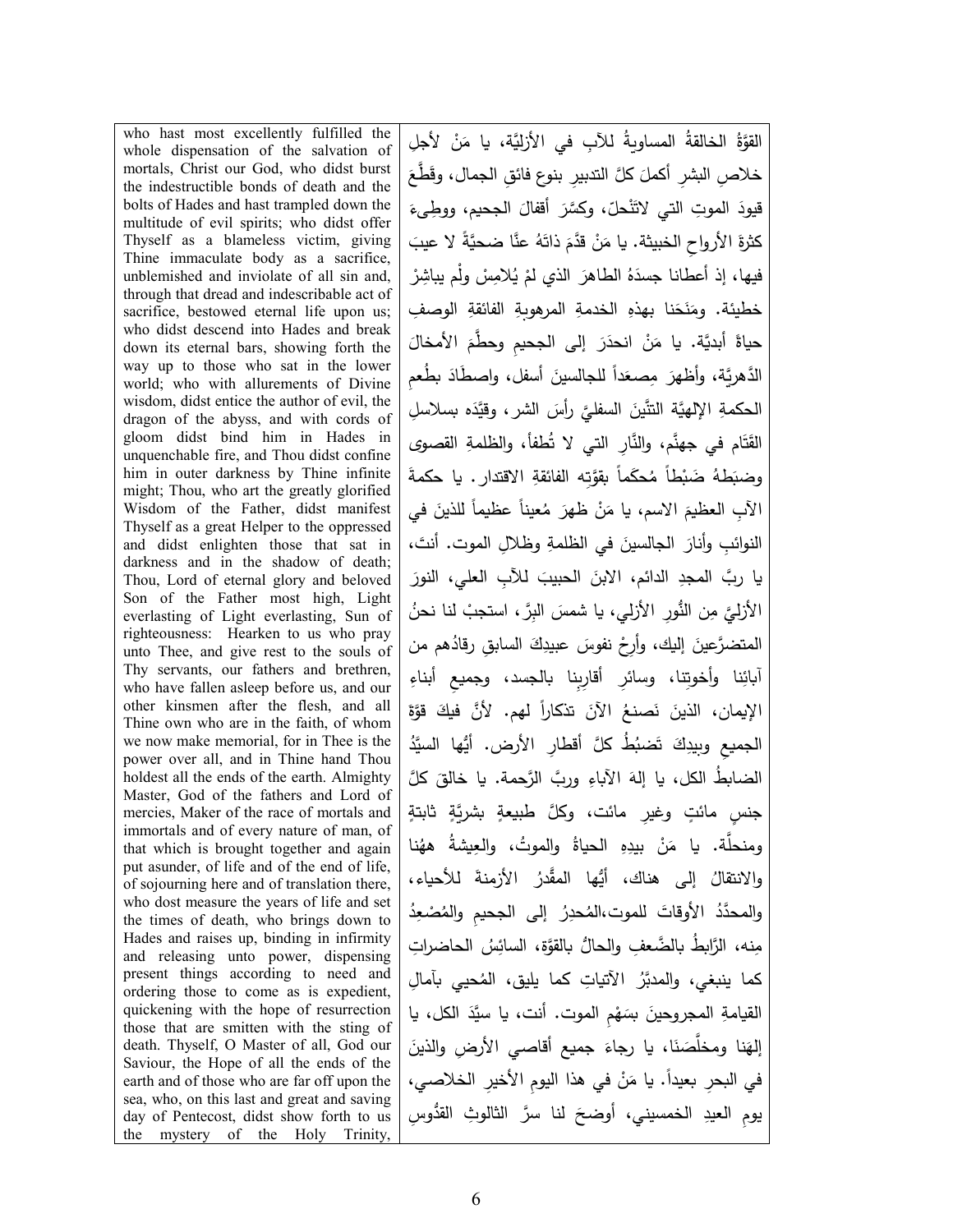| يتجاسرونَ أن يُقدَّموا اعترافاً. لكِنْ نحنُ الأحياءَ نباركُك،<br>propitiatory prayers and sacrifices for their<br>souls.<br>ونتضرَّعُ إليك، ونقدَّمُ لكَ الصلواتِ الاستغفاريَّةَ والذبائحَ<br>من أجلِ نفوسِهم.<br>O God, who art great and eternal, holy and<br>أيَّها الإِلهُ العظيمُ الأَبديُّ القدُّوسُ المحبُّ البشرِ ، يا مَنْ<br>lovest mankind, who hast vouchsafed us<br>also to stand at this hour before Thine<br>أَهَّلَنا لأَنْ نقِفَ في هذهِ الساعةِ أيضاً أمامَ مجدِهِ الذي لا<br>unapproachable glory, that we may hymn<br>يُدنَى منه، لتسبيح وتمجيدِ عجائِبِه، أغفِرْ لنا نحنُ عبيدَكَ<br>and praise Thy wonders: Be gracious to<br>us, Thine unworthy servants, and grant us<br>غيرَ  المستحقَّين. وامنَحْنا نعمةً لنقدَّمَ لك، بقلب مُنسَحق،<br>grace that, with contrite heart and without<br>presumption, we may offer Thee the<br>التمجيدَ المثَّلثَ التقديسِ والشُّكرَ  على  هِباتِكَ  العظيمةِ<br>thrice-holy glorification and thanksgiving<br>for Thy great gifts which Thou hast<br>التي صنَعْتَها وتصنعُها معنا كلَّ حين. أُذْكُرْ يا ربُّ<br>granted and<br>dost<br>ever grant<br>us.<br>Remember, O Lord, our infirmity and<br>ضَعفَنا، ولا تُهْلِكْنا بآثامِنا. لكن اصنَعْ معَ ذِلَّنا رحمةً<br>destroy us not for our transgressions, but<br>be merciful to our humility, that fleeing<br>عظيمة، لكي ننجوَ مِنْ ظلمةِ الخطيئة، ونمشيَ في نهار<br>from the darkness of sin, we may walk in<br>the day of righteousness and, clothed with<br>البرِّ ، ونَلبَس أسلحةَ النورِ ، ونكونَ مَصنوعينَ من كلَّ<br>the armor of light, may persevere<br>unassailed from every attack of the evil<br>رزايا الشَّرَّيرِ ، ونمجَّذَكَ بدالَّةٍ على كلَّ شيء، أيُّها الإِلهُ<br>one, so that with boldness we may glorify<br>الحقيقيُّ المحبُّ البشرَ وحدَك. لأنَّه بيدِكَ بالحقيقة، أيُّها<br>Thee in all things, the only true God and<br>Lover of mankind. For Thine in truth is<br>الخالقُ وسيَّدُ الكل، ذاكَ السرُّ العظيم، أعنى حلَّ<br>the great mystery, O Master and Maker of<br>all, both the temporary dissolution of Thy<br>مخلوقاتِكَ الوقتيَّ وإعادَتَها فيما بعدُ وإراحتَها إلى الأبد.<br>creatures and their restoration thereafter,<br>and of eternal rest. We confess Thy grace | consubstantial and co-eternal, undivided<br>and unmingled, and didst pour out the<br>descent and presence of Thy holy and life-<br>giving Spirit in the form of tongues of fire<br>upon Thy holy Apostles, appointing them<br>to be the evangelists of our pious faith and<br>showing them to be confessors and<br>preachers of the true theology; who also,<br>on this all-perfect and saving feast, dost<br>deign to receive oblations<br>and<br>supplications for those bound in Hades,<br>and grants unto us the great hope that<br>respite and comfort will be sent down<br>from Thee to the departed from the grief<br>that doth bind them. Hearken to us, Thy<br>humble and piteous ones who pray, and<br>give rest to the souls of Thy servants who<br>have fallen asleep before us in a place of<br>brightness, a place of verdure, a place of<br>repose, whence all sickness, sorrow and<br>sighing have fled away; and do Thou place<br>their souls in the tabernacles of the<br>righteous; and make them worthy of peace<br>and repose. For the dead praise Thee not,<br>O Lord, neither do those in Hades dare to<br>offer Thee confession, but we, the living, | المتساوي في الجوهرِ والأزليَّة، الذي لا يَنقسِمُ ولا يَختلِط،<br>وسَكَبَ على رُسُلِهِ القدَّيسينَ روحَهُ القدُّوسَ المُحيى،<br>بحلولهِ وحضورهِ بشكلِ ألسِنةٍ ناريَّة، وأقامَهُم مُبشَّربِنَ<br>بإيمانِنا الحَسَن العبادة، وجعَلَهم معترفينَ وكارزينَ<br>باللاَّهوتِ ِ الحقيقي. يا مَنْ أَهَّلَنا لأَنْ يَقبلَ منَّا في هذ<br>العيدِ الخلاصيَّ توسُّلاتٍ استغفاريَّةٍ من أجلِ المضبوطينَ<br>في الجحيم، ومنَحنَا آمالاً عظيمةً في أن يُرسلَ إلى<br>المَضبوطينَ فيهِ راحةً مِنَ المُحزِناتِ المُستوليةِ عليهم،<br>وتعزيةً من لَدُنه، إستجِبْ لنا نحنُ الذَّليلينَ المتوسَّلينَ<br>والمتضرَّعينَ إليك. وأرِحْ نفوسَ عبيدِكَ السابق رُقادُهم،<br>وأسكِنْها في مكان نيَّر، في موضع خُضرة، في مقرَّ<br>راحة، حيث ينتفي كلٌ وجع وحزنٍ وتتهُد. ورتَّبُ أرواحّهم<br>في مَظالَّ الصدَّيقين، وأهَّلْهم للسلام والزَّاحة. لأنَّ<br>الأمواتَ لا يسبَّحونَك، يا ربُّ، ولا الذينَ في الجحيم |
|-------------------------------------------------------------------------------------------------------------------------------------------------------------------------------------------------------------------------------------------------------------------------------------------------------------------------------------------------------------------------------------------------------------------------------------------------------------------------------------------------------------------------------------------------------------------------------------------------------------------------------------------------------------------------------------------------------------------------------------------------------------------------------------------------------------------------------------------------------------------------------------------------------------------------------------------------------------------------------------------------------------------------------------------------------------------------------------------------------------------------------------------------------------------------------------------------------------------------------------------------------------------------------------------------------------------------------------------------------------------------------------------------------------------------------------------------------------------------------------------------------------------------------------------------------------------------------------------------------------------------------------------------------------------------------------------------------------------------------------------------------------------------------------------------------------------------------------------------------------------------------------------------------------------------------------------------------------------------------------------------------------------------------------------------------------------------------------------------------------------------------------------------------------------------------------------------------------------|------------------------------------------------------------------------------------------------------------------------------------------------------------------------------------------------------------------------------------------------------------------------------------------------------------------------------------------------------------------------------------------------------------------------------------------------------------------------------------------------------------------------------------------------------------------------------------------------------------------------------------------------------------------------------------------------------------------------------------------------------------------------------------------------------------------------------------------------------------------------------------------------------------------------------------------------------------------------------------------------------------------------------------------------------------------------------------------------------------------------------------------------------------------------------|-----------------------------------------------------------------------------------------------------------------------------------------------------------------------------------------------------------------------------------------------------------------------------------------------------------------------------------------------------------------------------------------------------------------------------------------------------------------------------------------------------------------------------------------------------------------------------------------------------------------------------------------------------------------------------------------------------------------------------------------------------------------------------------------------------------------------------------------------------------------------------|
|                                                                                                                                                                                                                                                                                                                                                                                                                                                                                                                                                                                                                                                                                                                                                                                                                                                                                                                                                                                                                                                                                                                                                                                                                                                                                                                                                                                                                                                                                                                                                                                                                                                                                                                                                                                                                                                                                                                                                                                                                                                                                                                                                                                                                   | bless Thee and supplicate Thee and offer                                                                                                                                                                                                                                                                                                                                                                                                                                                                                                                                                                                                                                                                                                                                                                                                                                                                                                                                                                                                                                                                                                                                     |                                                                                                                                                                                                                                                                                                                                                                                                                                                                                                                                                                                                                                                                                                                                                                                                                                                                             |
|                                                                                                                                                                                                                                                                                                                                                                                                                                                                                                                                                                                                                                                                                                                                                                                                                                                                                                                                                                                                                                                                                                                                                                                                                                                                                                                                                                                                                                                                                                                                                                                                                                                                                                                                                                                                                                                                                                                                                                                                                                                                                                                                                                                                                   |                                                                                                                                                                                                                                                                                                                                                                                                                                                                                                                                                                                                                                                                                                                                                                                                                                                                                                                                                                                                                                                                                                                                                                              |                                                                                                                                                                                                                                                                                                                                                                                                                                                                                                                                                                                                                                                                                                                                                                                                                                                                             |
|                                                                                                                                                                                                                                                                                                                                                                                                                                                                                                                                                                                                                                                                                                                                                                                                                                                                                                                                                                                                                                                                                                                                                                                                                                                                                                                                                                                                                                                                                                                                                                                                                                                                                                                                                                                                                                                                                                                                                                                                                                                                                                                                                                                                                   |                                                                                                                                                                                                                                                                                                                                                                                                                                                                                                                                                                                                                                                                                                                                                                                                                                                                                                                                                                                                                                                                                                                                                                              |                                                                                                                                                                                                                                                                                                                                                                                                                                                                                                                                                                                                                                                                                                                                                                                                                                                                             |
|                                                                                                                                                                                                                                                                                                                                                                                                                                                                                                                                                                                                                                                                                                                                                                                                                                                                                                                                                                                                                                                                                                                                                                                                                                                                                                                                                                                                                                                                                                                                                                                                                                                                                                                                                                                                                                                                                                                                                                                                                                                                                                                                                                                                                   |                                                                                                                                                                                                                                                                                                                                                                                                                                                                                                                                                                                                                                                                                                                                                                                                                                                                                                                                                                                                                                                                                                                                                                              |                                                                                                                                                                                                                                                                                                                                                                                                                                                                                                                                                                                                                                                                                                                                                                                                                                                                             |
|                                                                                                                                                                                                                                                                                                                                                                                                                                                                                                                                                                                                                                                                                                                                                                                                                                                                                                                                                                                                                                                                                                                                                                                                                                                                                                                                                                                                                                                                                                                                                                                                                                                                                                                                                                                                                                                                                                                                                                                                                                                                                                                                                                                                                   |                                                                                                                                                                                                                                                                                                                                                                                                                                                                                                                                                                                                                                                                                                                                                                                                                                                                                                                                                                                                                                                                                                                                                                              |                                                                                                                                                                                                                                                                                                                                                                                                                                                                                                                                                                                                                                                                                                                                                                                                                                                                             |
|                                                                                                                                                                                                                                                                                                                                                                                                                                                                                                                                                                                                                                                                                                                                                                                                                                                                                                                                                                                                                                                                                                                                                                                                                                                                                                                                                                                                                                                                                                                                                                                                                                                                                                                                                                                                                                                                                                                                                                                                                                                                                                                                                                                                                   |                                                                                                                                                                                                                                                                                                                                                                                                                                                                                                                                                                                                                                                                                                                                                                                                                                                                                                                                                                                                                                                                                                                                                                              |                                                                                                                                                                                                                                                                                                                                                                                                                                                                                                                                                                                                                                                                                                                                                                                                                                                                             |
|                                                                                                                                                                                                                                                                                                                                                                                                                                                                                                                                                                                                                                                                                                                                                                                                                                                                                                                                                                                                                                                                                                                                                                                                                                                                                                                                                                                                                                                                                                                                                                                                                                                                                                                                                                                                                                                                                                                                                                                                                                                                                                                                                                                                                   |                                                                                                                                                                                                                                                                                                                                                                                                                                                                                                                                                                                                                                                                                                                                                                                                                                                                                                                                                                                                                                                                                                                                                                              |                                                                                                                                                                                                                                                                                                                                                                                                                                                                                                                                                                                                                                                                                                                                                                                                                                                                             |
|                                                                                                                                                                                                                                                                                                                                                                                                                                                                                                                                                                                                                                                                                                                                                                                                                                                                                                                                                                                                                                                                                                                                                                                                                                                                                                                                                                                                                                                                                                                                                                                                                                                                                                                                                                                                                                                                                                                                                                                                                                                                                                                                                                                                                   |                                                                                                                                                                                                                                                                                                                                                                                                                                                                                                                                                                                                                                                                                                                                                                                                                                                                                                                                                                                                                                                                                                                                                                              |                                                                                                                                                                                                                                                                                                                                                                                                                                                                                                                                                                                                                                                                                                                                                                                                                                                                             |
|                                                                                                                                                                                                                                                                                                                                                                                                                                                                                                                                                                                                                                                                                                                                                                                                                                                                                                                                                                                                                                                                                                                                                                                                                                                                                                                                                                                                                                                                                                                                                                                                                                                                                                                                                                                                                                                                                                                                                                                                                                                                                                                                                                                                                   |                                                                                                                                                                                                                                                                                                                                                                                                                                                                                                                                                                                                                                                                                                                                                                                                                                                                                                                                                                                                                                                                                                                                                                              |                                                                                                                                                                                                                                                                                                                                                                                                                                                                                                                                                                                                                                                                                                                                                                                                                                                                             |
|                                                                                                                                                                                                                                                                                                                                                                                                                                                                                                                                                                                                                                                                                                                                                                                                                                                                                                                                                                                                                                                                                                                                                                                                                                                                                                                                                                                                                                                                                                                                                                                                                                                                                                                                                                                                                                                                                                                                                                                                                                                                                                                                                                                                                   |                                                                                                                                                                                                                                                                                                                                                                                                                                                                                                                                                                                                                                                                                                                                                                                                                                                                                                                                                                                                                                                                                                                                                                              |                                                                                                                                                                                                                                                                                                                                                                                                                                                                                                                                                                                                                                                                                                                                                                                                                                                                             |
|                                                                                                                                                                                                                                                                                                                                                                                                                                                                                                                                                                                                                                                                                                                                                                                                                                                                                                                                                                                                                                                                                                                                                                                                                                                                                                                                                                                                                                                                                                                                                                                                                                                                                                                                                                                                                                                                                                                                                                                                                                                                                                                                                                                                                   |                                                                                                                                                                                                                                                                                                                                                                                                                                                                                                                                                                                                                                                                                                                                                                                                                                                                                                                                                                                                                                                                                                                                                                              |                                                                                                                                                                                                                                                                                                                                                                                                                                                                                                                                                                                                                                                                                                                                                                                                                                                                             |
|                                                                                                                                                                                                                                                                                                                                                                                                                                                                                                                                                                                                                                                                                                                                                                                                                                                                                                                                                                                                                                                                                                                                                                                                                                                                                                                                                                                                                                                                                                                                                                                                                                                                                                                                                                                                                                                                                                                                                                                                                                                                                                                                                                                                                   |                                                                                                                                                                                                                                                                                                                                                                                                                                                                                                                                                                                                                                                                                                                                                                                                                                                                                                                                                                                                                                                                                                                                                                              |                                                                                                                                                                                                                                                                                                                                                                                                                                                                                                                                                                                                                                                                                                                                                                                                                                                                             |
|                                                                                                                                                                                                                                                                                                                                                                                                                                                                                                                                                                                                                                                                                                                                                                                                                                                                                                                                                                                                                                                                                                                                                                                                                                                                                                                                                                                                                                                                                                                                                                                                                                                                                                                                                                                                                                                                                                                                                                                                                                                                                                                                                                                                                   |                                                                                                                                                                                                                                                                                                                                                                                                                                                                                                                                                                                                                                                                                                                                                                                                                                                                                                                                                                                                                                                                                                                                                                              |                                                                                                                                                                                                                                                                                                                                                                                                                                                                                                                                                                                                                                                                                                                                                                                                                                                                             |
|                                                                                                                                                                                                                                                                                                                                                                                                                                                                                                                                                                                                                                                                                                                                                                                                                                                                                                                                                                                                                                                                                                                                                                                                                                                                                                                                                                                                                                                                                                                                                                                                                                                                                                                                                                                                                                                                                                                                                                                                                                                                                                                                                                                                                   |                                                                                                                                                                                                                                                                                                                                                                                                                                                                                                                                                                                                                                                                                                                                                                                                                                                                                                                                                                                                                                                                                                                                                                              |                                                                                                                                                                                                                                                                                                                                                                                                                                                                                                                                                                                                                                                                                                                                                                                                                                                                             |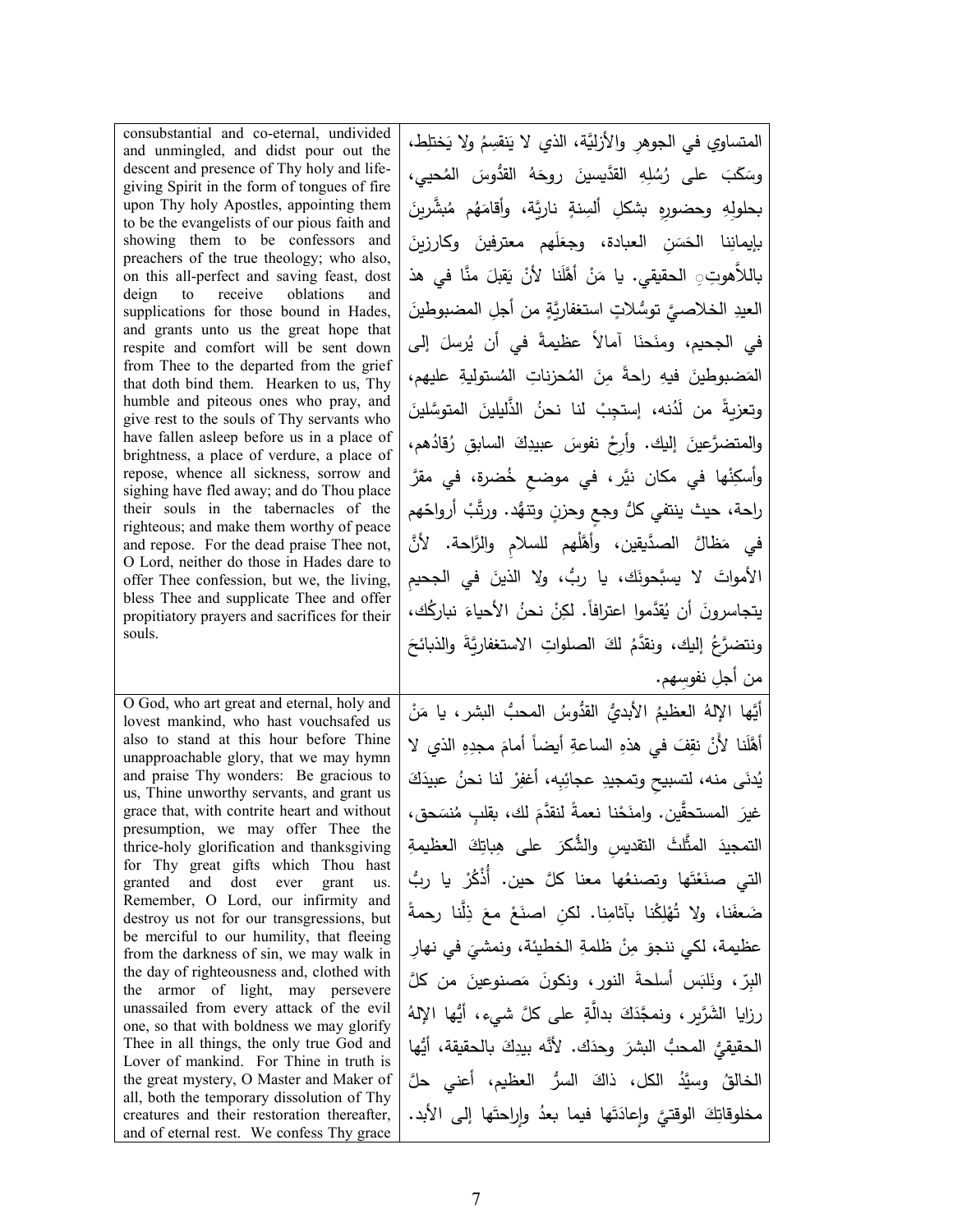in all things, in our coming into this world and in our going forth therefrom, which things faithfully pledge unto us, through Thine unfailing promise, our hopes of the resurrection and of life incorruptible, which we shall receive hereafter at Thy second coming. For Thou art both the Author of our resurrection and the impartial Judge of those that have lived, and the Lover of mankind and the Master and Lord of recompense, who didst partake with us, on equal terms, of flesh and blood, through Thine extreme condescension, and of our irreproachable passions, wherein Thou didst willingly submit to temptation, since Thou dost possess tenderness and compassion, and Thyself, having suffered temptation, art become for us, who are tempted, the Helper which Thou Thyself hadst promised to be; and therefore Thou hast led us to Thy passionlessness. Receive, therefore, O Master, our prayers and supplications, and give rest to all the fathers and mothers and children and brothers and sisters of each of us and to any other of our kindred and of our people and to every soul that hath gone to rest before in the hope of resurrection unto life everlasting. Set their spirits and their names in the book of life, in the bosom of Abraham, Isaac and Jacob, in the land of the living, in the Kingdom of Heaven, in a paradise of bliss, leading all, by Thy radiant angels, into Thy holy abode, raising up also with Thee our bodies in the day which hath been appointed according to Thy holy and unfailing promise. There is, therefore, O Lord, no death unto Thy servants, when we go forth from the body and come unto Thee, our God, but a change from things most sorrowful unto things most beneficent and most sweet, and rest and joy. And, though we have sinned against Thee, be gracious unto us and unto them, for none is pure of stain in Thy sight, though his life be but for one day, except Thou alone, who didst reveal Thyself sinless on the earth, O Lord Jesus Christ, through whom we all hope to obtain mercies and the forgiveness of sins. Do Thou, therefore, as the good God who lovest man, remit, forgive, and pardon them and us our offenses, voluntary and involuntary, those done with knowledge or in ignorance, those manifest or unnoticed, those of deed, of thought, of word, those

ْ ِ ، على دخول ِ نا هذا العالم ِ َّ على �ل شي نعترف َّ �المنة ُ َ لك وعلى خروجِنا منه، الخروجِ المُرتبطِ برجائِنا بالقيامةِ والحياةِ النقيَّةِ حَسَبَ وعدِكَ الصادق، والتي نسألُ أن نتمتَّعَ بها في حضورِكَ الثاني الآتي، لأنَّكَ أنتَ رئيسُ قيامتِنا، والقاضي العادلُ الشفوقُ على أعمالِنا، وسيَّدُ المجازاةِ وربُّها. المشارِكُ لنا في التقرُّبِ في اللَّحمِ والَّدمِ عن إفراطِ تنازلٍ، والمتَّخِذُ عواطفَ رَأَفَاتٍ بمُخَامرتِكَ طوعاً أهوائَنا غيرَ المَعِيبَة، والصائرُ لنا نحنُ الممتَحَنينَ مُعيناً من تلقاءِ ذاتِكَ بما كابدْتَ أنتَ مِنَ الْمِحَن، ولذا فإنَّكَ قد أتيتَ بنا إلى عَدَمِ الهوى، على مثالِك. فتقبَّلْ إذاً، أَيُّها السيَّد، توسُّلاتِنا وتِضرُعاتِنا، وأرِحْ كلَّ واحدٍ من آبائِنا وأُمَّهاتِنا وإخوتِنا وأولادُ وأولادِنا، وكلَّ مَنْ هو من جنسِنا، وجميعَ النفوسِ التي رَقَدتْ على رجاءِ قيامةِ الحياةِ الأبديَّة. ورتَّبْ أرواحَهم وأسمائَهم في سِفْرِ الحياة، في أحضانِ إبراهيمَ واسحقَ ويعقوب، في بلدةِ الأحياء، في ملكوتِ السماَوات، في فردوسِ النعيم، وأدخِلْهُم جميعاً بملائكتِكَ النورانيَّينَ مساكنَكَ المقدَّسة. وأَقِمْ أجسادَنا في اليومِ الذي حدَّدتَه، حَسَبَ مواعيدِكَ المقدَّسةِ غيرِ الكاذبة.<br>-فإنَّ عبيدَكَ لا يعرفونَ الموت، أيُّها الرب، إِذْ ننزَحُ نحنُ عنِ الجسدِ ونَفِذُ إليكَ أَيُّها الإِله. وما هذا إلاَّ انتقَالٌ منَ المُحزِناتِ إلى الصالِحاتِ والمُبهجات، وراحةٌ وفرح. وإن كنَّا قد خطِئنا إليكَ في شيءٍ فكُنْ متعَطَّفاً علينا وعليهم، لأَنَّهُ ليسَ أحدٌ بريئاً منَ الدَّنَسِ أمامَك، ولو كانت حياتُهُ يوماً واحداً، إلاَّ أنتَ<sub>َ</sub> وحدَك، يا يسوعَ المسيحِ ربَّنا الذ*ي* ظُهُرتَ على الأرضِ بلا خطيئة. وبكَ نرجو جميعاً أن ننالَ الرحمةَ وغفرانَ الخطايا. لأجلِ هذا، بما أنَّكَ إلهٌ صالحٌ ومحبٌّ للبشر، إصفَحْ، واترُكْ، واغفِرْ لنا ولهم سقطاتِنا الطوعيَّةَ والكُرهيَّة، التي عن معرفةٍ والتي عن جَهلٍ، الظاهرةَ والخفيَّة، التي بالفعل، والتي بالفكر ، والتي بالقول، والتي بكلَّ تصرُفاتِنا وحَرَكاتِنا. وامنَحِ الذينَ سبقَ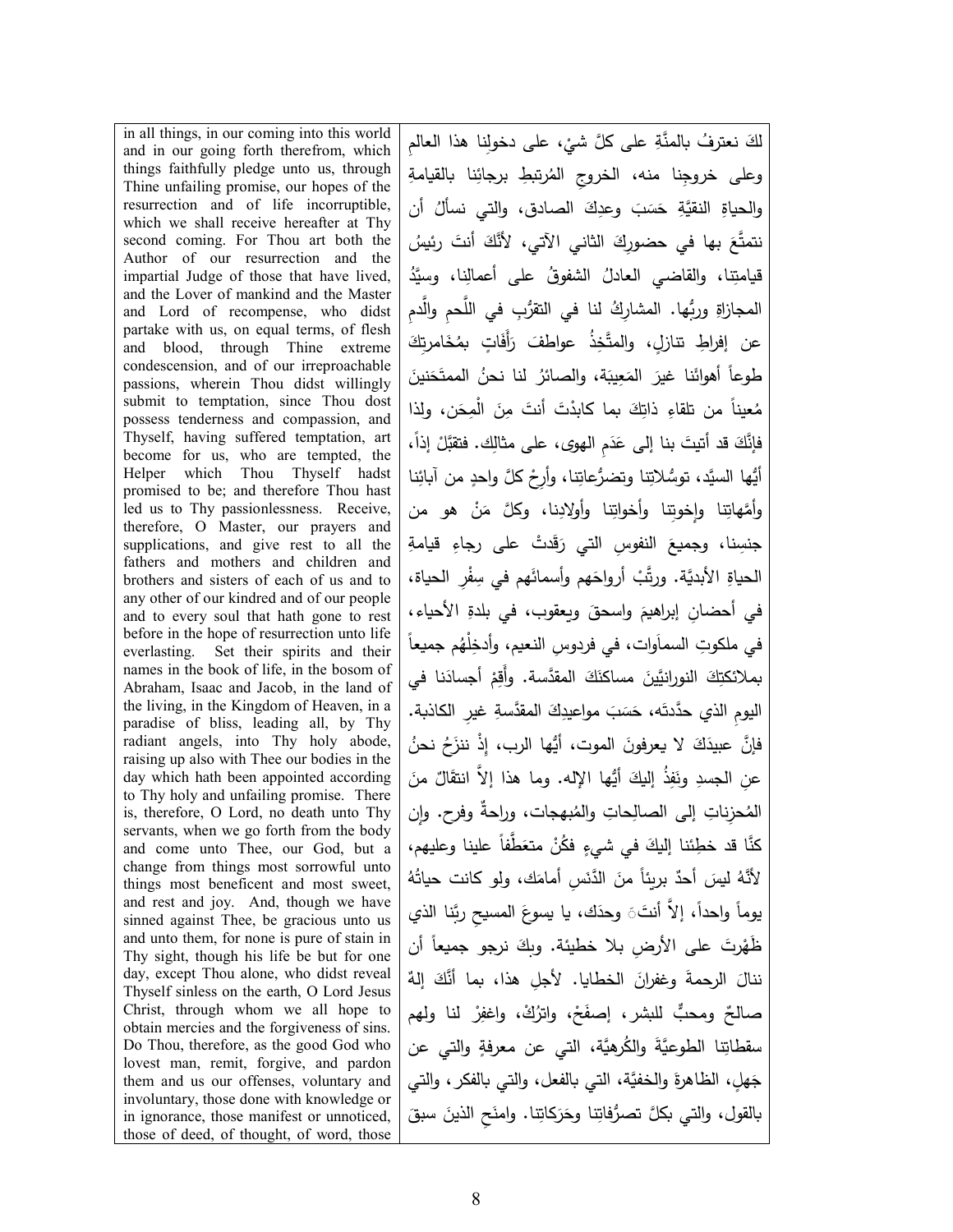| of all our acts and movements; and to<br>those who have been taken from us give        | انتقالُهم العُنْقَ والراحة، أمَّا نحنُ الباقينَ فباركُنا جميعاً،            |
|----------------------------------------------------------------------------------------|-----------------------------------------------------------------------------|
| freedom and respite, and bless us who are                                              | وأعطِنا وكلَّ شعبِكَ آخِرةً صالحةً سلاميَّة. وامنَحْنا                      |
| here present, granting a good and peaceful<br>ending to us and to all Thy people, and  | عواطفَ رحمةٍ وتحنُّنِ، في حينِ حضورِكَ المُخيفِ                             |
| open to us Thy tender mercies and Thy<br>love of mankind at Thy dread and fearful      | المرهوب، واجعَلْنا أهلاً لملكوتك.                                           |
| coming again, and make us worthy of Thy                                                |                                                                             |
| Kingdom.<br><b>DEACON:</b> Help us; save us; have mercy                                |                                                                             |
| on us; raise us up; and keep us, O God, by                                             | ا <b>لشماس</b> : أُعْضُدْ وَخَلِّصْ وارْحَمْ وأنهِضْنا واحفَظْنا يا اللهُ   |
| Thy grace.                                                                             | بِنِعْمَتِكَ.                                                               |
| CHOIR: Lord, have mercy.                                                               | ا <b>لجوق</b> : يا رَبُّ ارْحَم.                                            |
| <b>DEACON:</b> Calling to remembrance our                                              | الشماس: بعدَ ذِكْرِنا الكلِّيَةَ القداسةِ الطاهِرَةَ الفائِقَةَ             |
| all-holy, immaculate, most blessed and<br>glorious Lady the Theotokos and ever-        | البركاتِ المجيدة، سيِّدَتَنا والِدةَ الإِلهِ الدائِمَةَ البتوليَةِ مَرْيَمَ |
| virgin Mary, with all the saints, let us<br>commend ourselves and each other and all   | معَ جميع القدِّيسين، لِنودِعْ أنفُسَنا وبعضُنا بعضاً وَكُلَّ                |
| our life unto Christ our God.                                                          |                                                                             |
|                                                                                        | حياتِنا لِلْمَسيحِ الإِله.                                                  |
| CHOIR: To Thee, O Lord.                                                                | ا <b>لجوق :</b> لَكَ يا رَب.                                                |
| PRIEST: For Thou art the repose of our<br>souls and bodies, and unto Thee we           | ا <b>لكاهن:</b> لأَنَّكَ أنتَ راحةُ نفوسِنا وأجسادِنا، وإليكَ نرفعُ         |
| ascribe glory to the Father and to the Son                                             | المجدَ أيُّها الآبُ والابنُ والرُّوحُ القُدس، الآنَ وكلَّ أوانِ             |
| and to the Holy Spirit, now and ever and                                               |                                                                             |
| unto ages of ages.                                                                     |                                                                             |
| CHOIR: Amen.                                                                           | وإِلى دهرِ الدَّاهرين.                                                      |
|                                                                                        | ا <b>لجوق</b> : آمين                                                        |
|                                                                                        | The Dismissal                                                               |
| PRIEST: May he who did empty Himself<br>from the Paternal and Divine bosom and         | أَيُّها المسيحُ إلهُنا الحقيقي، يا مَنْ أَخلَى ذاتَه من                     |
| came down from heaven upon the earth<br>and took upon Himself all our nature and       | الأحضانِ الأبويَّة، واتَّخذ طبيعتَّنا البشريَّةَ بكمالِها،                  |
| made it divine, and after these things,                                                | وألَّهَها، ثمَّ عادَ فصعِدَ إلى السماوات، وجلسَ عن يمين                     |
| again ascended into heaven and sitteth at<br>the right hand of God the Father, and did | الله الآب، وأرسل الرُّوح القدُسَ الإلهيَّ الأزلمي، المساوي                  |
| send down the Divine and Holy Spirit, one<br>in essence, equal in power, and equal in  | له ولأبيهِ في الجوهر والقدرةِ والمجد، إلى تلاميذِهِ الرُّسلِ                |
| glory and ever-existing with Him, upon<br>His Holy Disciples and Apostles, and         | القديَّسين، وأنارَهُم بهِ وبهم أنارَ  المسكونةَ كلُّها، بشفاعاتِ            |
| through Him did enlighten them and                                                     |                                                                             |
| through them the whole world, Christ our<br>true God, through the intercessions of His | أَمَّكَ القدَّيسةِ الكليَّةِ الطهارةِ البريئةِ من كلَّ عيب،                 |
| all-immaculate and all-blameless holy<br>Mother; of the holy, glorious, all-laudable,  | والقدَّيسينَ المشرَّفينَ الرُّسلِ الجديريِنَ بكلَّ مديح، الكارزيِنَ         |
| God-proclaiming<br>and<br>Spirit-bearing<br>Apostles and of all the saints: have mercy | بالله، والحاملين الرُّوح، وجميع القدَّيسين، ارحَمْنا وخلَّصْنا،             |
| upon us and save us, forasmuch as He is                                                | بما أنَّكَ صالحٌ ومحبٌّ للبشر                                               |
| good and loveth mankind.<br><b>PRIEST:</b> Through the prayers of our                  |                                                                             |
| Holy Fathers, O Lord Jesus Christ our<br>God, have mercy upon us and save us.          | الكاهن: بصلوات آبائنا القدّيسين، أيّها الربُّ يسوع<br>المسيح.               |